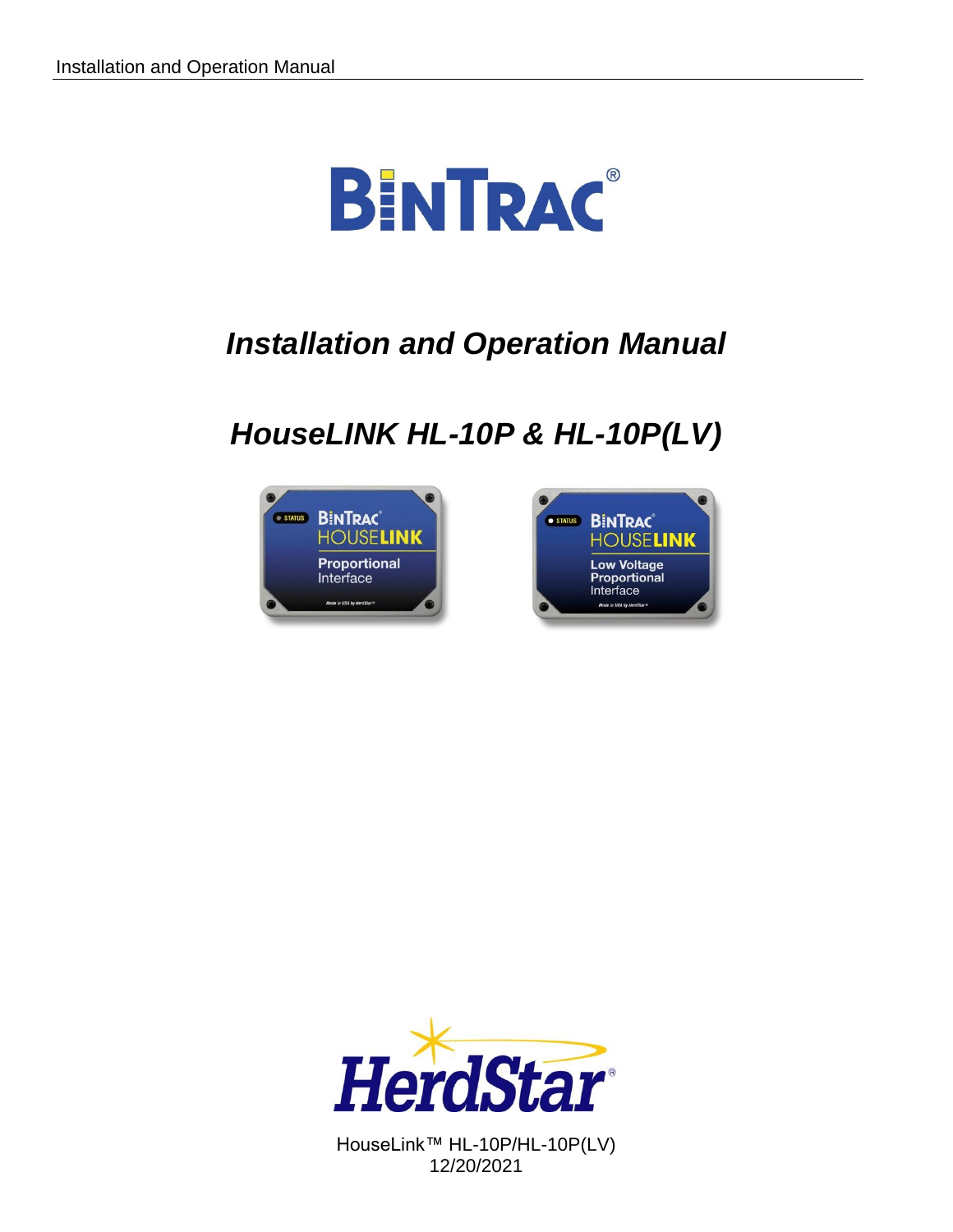

# **Table of Contents**

<span id="page-1-0"></span>

| $INSTALLATION  \label{thm:nonlinear} {\tt INSTALLATION  \label{thm:nonlinear} {\tt \dots 3}}$ |  |
|-----------------------------------------------------------------------------------------------|--|
|                                                                                               |  |
|                                                                                               |  |
|                                                                                               |  |
|                                                                                               |  |
|                                                                                               |  |
|                                                                                               |  |
|                                                                                               |  |
|                                                                                               |  |
|                                                                                               |  |
|                                                                                               |  |
|                                                                                               |  |

**BINTRAC** is a registered trademark of HerdStar, LLC. Copyright © 2015 HerdStar, LLC. All rights reserved. Printed in the USA



1400 Madison Avenue / Suite 504 / Mankato, MN 56001 PH: 507-344-8005 FAX: 507-344-8009 www.herdstar.com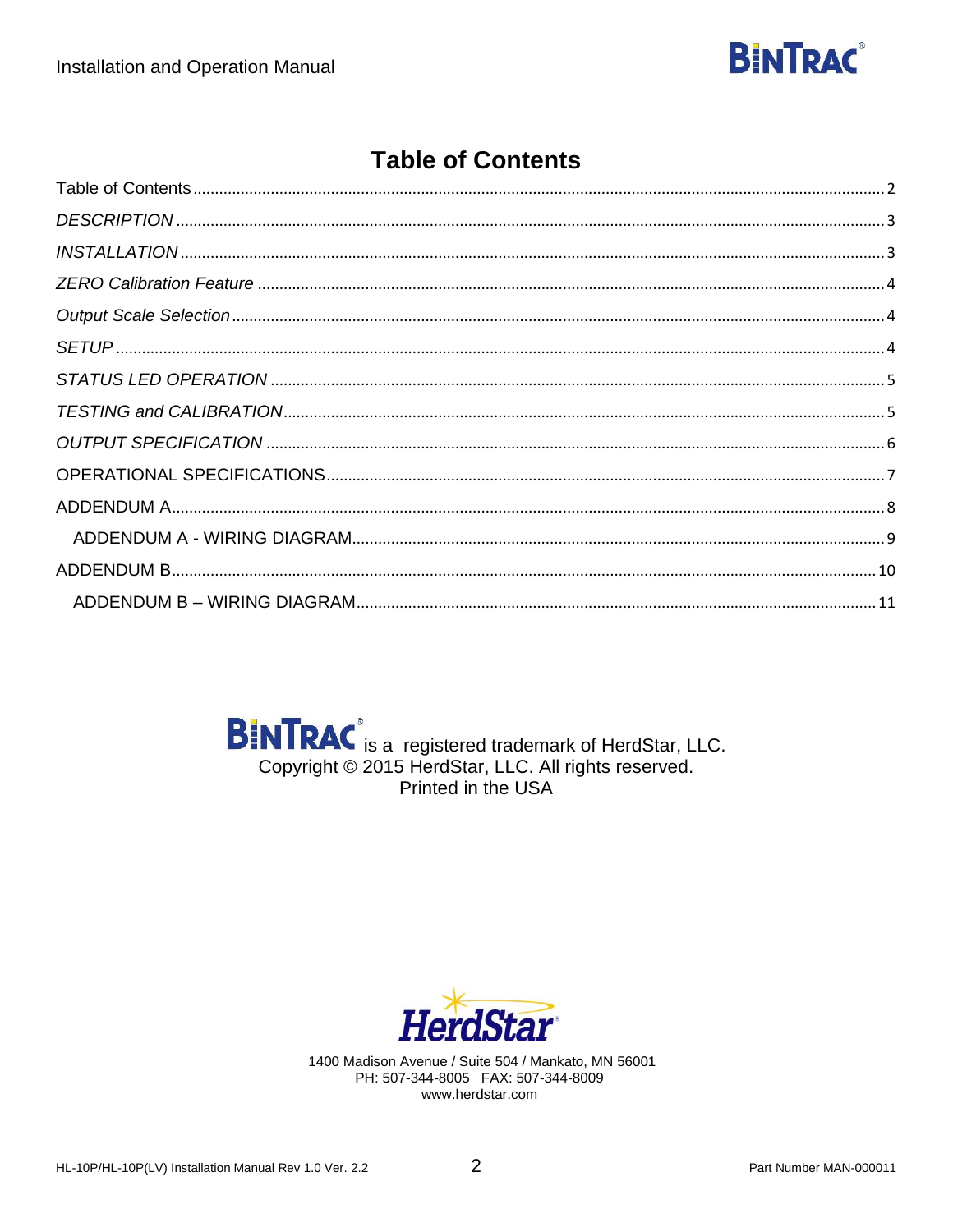### <span id="page-2-0"></span>*DESCRIPTION*

The House Link HL-10P/HL-10P(LV) provides a 2mV/V or 3mV/V output proportional to the weight of the selected bin. The device will connect to the BinTrac® Indicator "BINS" port in parallel with the summing box. The BinTrac Indicator transmits digital weight data which is converted to a proportionate millivolt output.

## <span id="page-2-1"></span>*INSTALLATION*

The HouseLink HL-10P/HL-10P(LV) is designed to be used with the BinTrac Bin Weighing system. One HouseLink HL-10P/HL-10P(LV) can be connected per displayed bin. (Two HL-10P/HL-10P(LV) max per Bintrac Indicator)

- 1. The HouseLink HL-10P/HL-10P(LV) should be mounted no more than 10 feet from the house control.
- 2. Using a two-conductor cable (ordered separately), connect the Orange wire from the Smart Summing Box to the +COM (OUT) terminal in the HouseLink HL-10P/HL-10P(LV) and the White wire from the summing box to the - COM (OUT) terminal in the HouseLink HL-10P/HL-10P(LV).
- 3. Connect the HouseLink HL-10P/HL-10P(LV) to the house control by connecting the +EXC (IN) to the + EXC terminal and the

–EXC (IN) to the –EXC terminal of the house control.

4. Finally, connect the +mV/V (OUT) from the HouseLink HL-10P/HL-10P(LV) to the + SIG of the house control and the –mV/V from the HouseLink HL-10P/HL-10P(LV) to the –SIG of the house control.



| <b>HL-10P/HL-10P(LV)</b><br><b>Interface</b> | <b>Smart Summing Box</b><br>(BINS Port) |  |
|----------------------------------------------|-----------------------------------------|--|
| +COM (OUT)                                   | + SIG (orange wire)                     |  |
| -COM (OUT)                                   | - SIG (white wire)                      |  |
|                                              |                                         |  |
| <b>HL-10P/HL-10P(LV)</b><br><b>Interface</b> | <b>House Control/PLC</b>                |  |
| + EXC (IN)                                   | + EXC                                   |  |
| - EXC (IN)                                   | - EXC                                   |  |
| $+$ mV/V (OUT)                               | + SIG                                   |  |
| - mV/V (OUT)                                 | - SIG                                   |  |

Table 1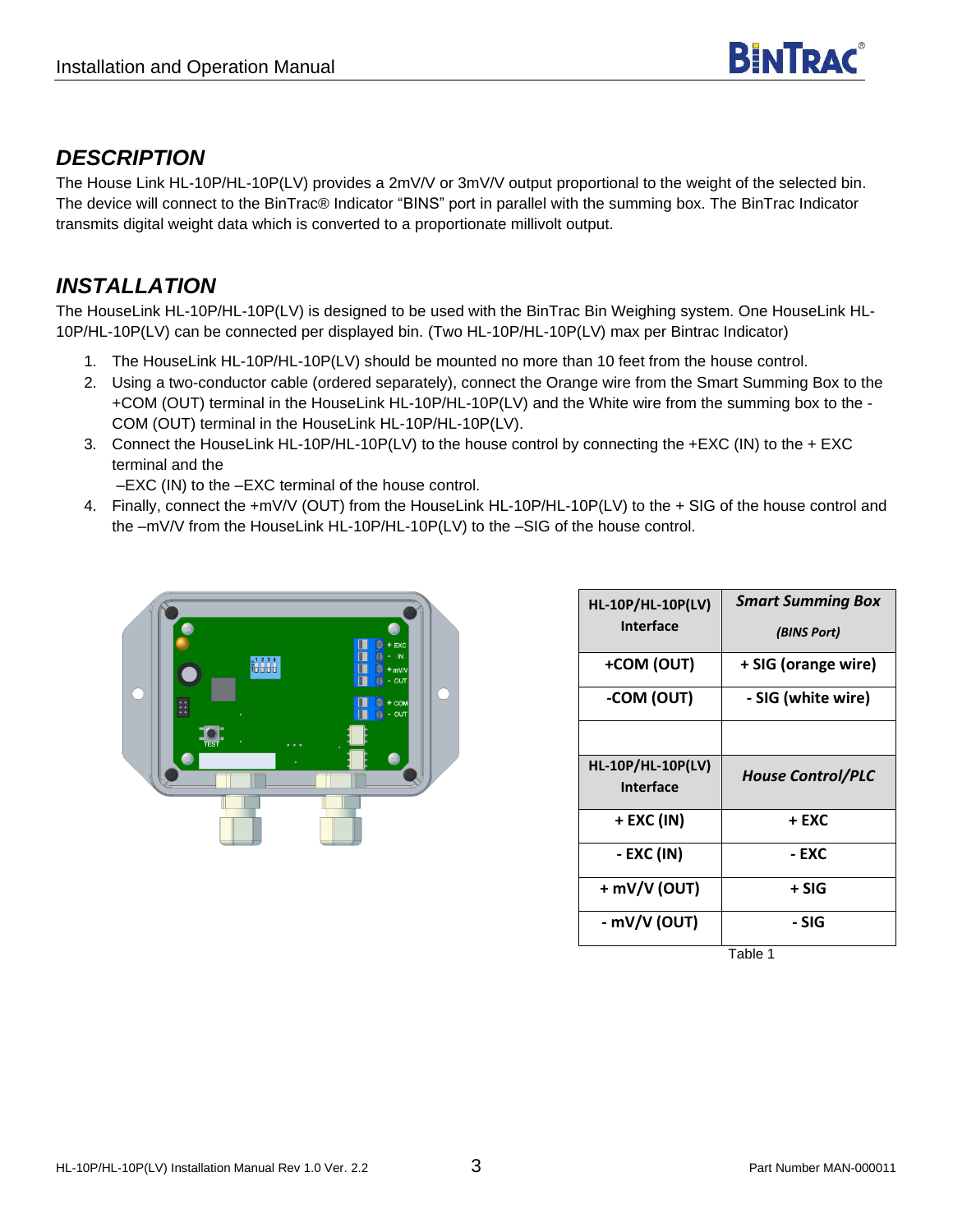## *INSTALLATION (continued)*

The unit has four dip switches that need to be set up for configuration.

The settings on the switches S1 and S2 coincide with the bin:

| <b>BIN</b> | S <sub>1</sub> | S <sub>2</sub> | S <sub>3</sub>               | <b>S4</b>  |                                           |
|------------|----------------|----------------|------------------------------|------------|-------------------------------------------|
| A          | <b>OFF</b>     | <b>OFF</b>     | $\overline{\phantom{a}}$ OFF | <b>OFF</b> | 3 <sub>4</sub><br>ON                      |
| B          | ON             | <b>OFF</b>     | <b>OFF</b>                   | OFF        | $\overline{\mathbf{z}}$<br>$\overline{4}$ |
| C          | <b>OFF</b>     | ON             | OFF OFF                      |            | 3<br>$\overline{a}$<br>ON                 |
| D          | ON             | ON             | <b>OFF</b>                   | <b>OFF</b> | 3 <sub>4</sub>                            |

Table 2

#### <span id="page-3-0"></span>*ZERO Calibration Feature*

By default, dip switch S3 is in the OFF position. This setting allows the ZERO to be tracked with the BinTrac Indicator. Setting S3 to the ON position will allow the ZERO to be tracked by the house controls.

#### <span id="page-3-1"></span>*Output Scale Selection*

By default, dip switch S4 is in the OFF position. This setting provides a 3mV/V output at full scale. Setting S4 to the ON position will provide a 2mV/V at full scale instead.

#### <span id="page-3-2"></span>*SETUP*

The BinTrac Indicator must be set up for peripheral devices. Access the SETUP menu on the BinTrac Indicator by pressing and holding the BIN key for approximately 10 seconds.

The Bin LEDs indicate configuration options as being enabled (solid on) or disabled (flashing).

- Bin A Configures BinTrac Monitor as a Remote Display.
- Bin B Enable ASCII Serial Communications Command Set

Bin C – Enable Weight Broadcast.

#### **Bin D – Enable communications to peripheral devices.**

**This must be enabled when BinTrac Monitor is connected to: BinTrac Remote Display or HouseLink HL-10P/HL-10P(LV).**

- 1. Press the BIN key to select the desired configuration option.
- 2. Use the UPPER  $\Box$  or LOWER  $\nabla$  keys to enable or disable options.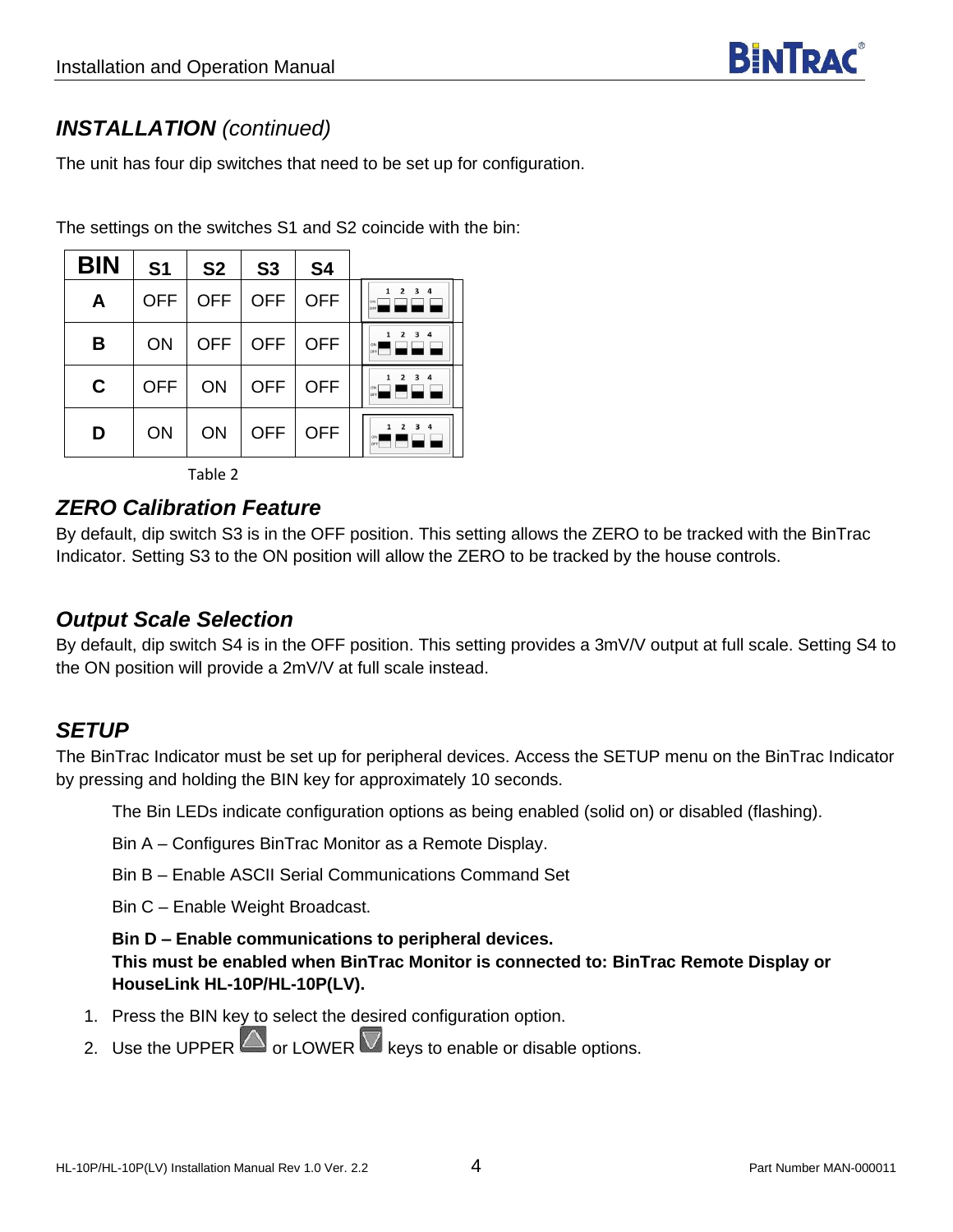

#### <span id="page-4-0"></span>*STATUS LED OPERATION*

The LED will flash three different ways dependent upon how the unit is operating.

SLOW FLASH – This indicates the unit is communicating and operating normally.

- FAST FLASH This means the unit is in Test mode.
- STEADY ON This indicates the unit is not communicating but has power.

NO LIGHT – The unit doesn't have an adequate power source.

#### <span id="page-4-1"></span>*TESTING and CALIBRATION*

Once the unit is wired and the dip switches are set up correctly, the unit can be put into one of five test modes. These modes are useful when setting up and testing with the house controls.

Test 1 – Press the Test button on the board once and the unit will output -0.5 mV/V.

Test 2 – Press the Test button on the board twice and the unit will output 0 mV/V.

Test 3 – Press the Test button on the board three times and the unit will output 2 mV/V.

Test 4 – Press the Test button on the board four times and the unit will output 3 mV/V.

Test 5 – Press the Test button on the board five times and the unit will output 4.5 mV/V.

Pressing the test button a sixth time will return the unit to normal operations. If the unit is left in test mode, it will automatically return to normal operation mode after five minutes.

\*For calibrating the HouseLink HL-10P/HL-10P(LV) with *ROTEM Platinum* control, please refer to instructions in Addendum A.

\*For calibrating the HouseLink HL-10P/HL-10P(LV) with *Maximus-Systems* control, please refer to instructions in Addendum B.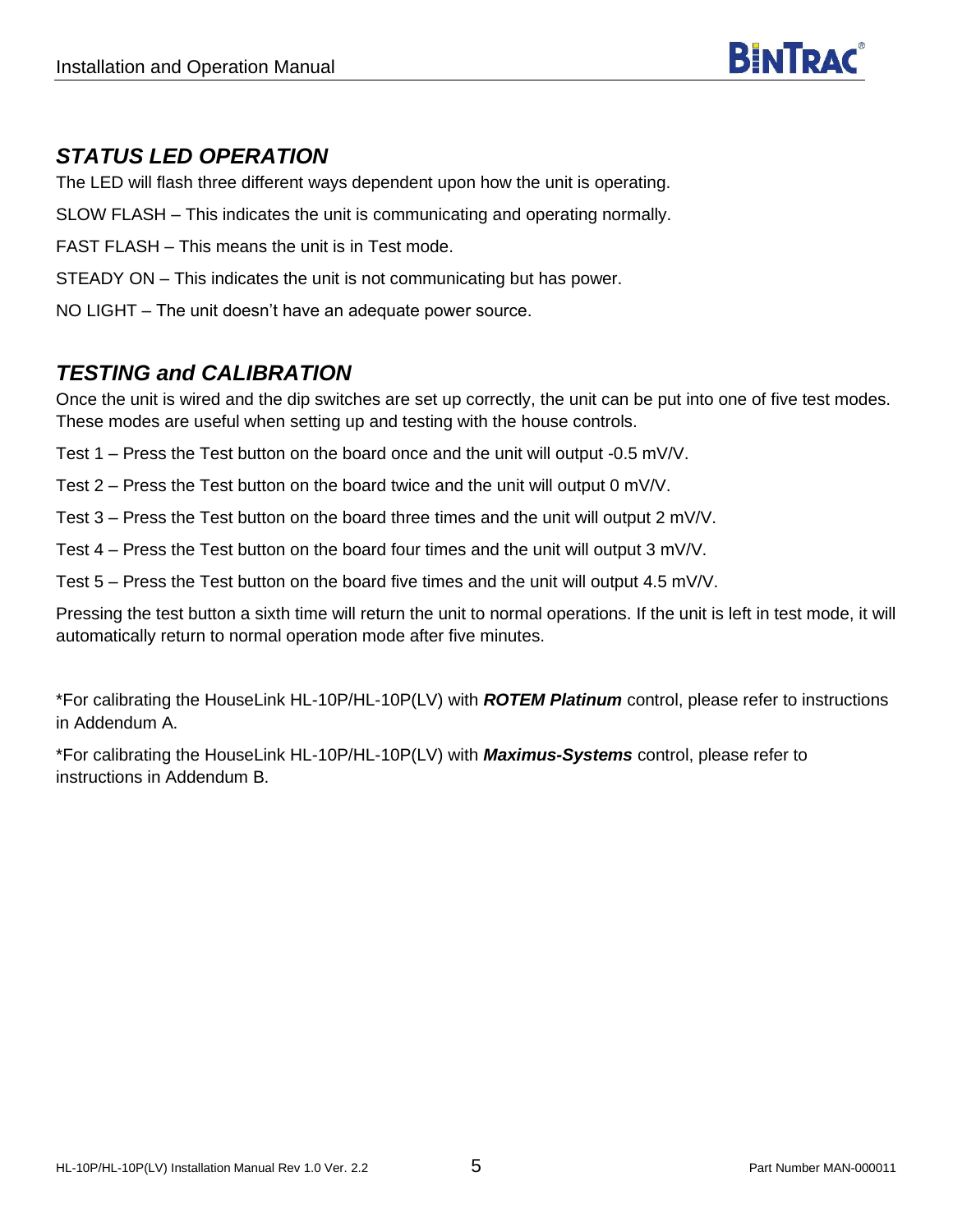## <span id="page-5-0"></span>*OUTPUT SPECIFICATION*

The displayed weight is relative to the output voltage from the HouseLink HL-10P/HL-10P(LV). The chart below outlines the percentage of the total weight based on the output voltage.



| mV/V     | Percent  |
|----------|----------|
|          |          |
| Output   |          |
| $-1mV/V$ | $-25.0%$ |
| $-1mV/V$ | -16.6%   |
| mV/V     | $0.0\%$  |
| $1m$ V/V | 33.3%    |
| 2mV/V    | 66.6%    |
| 3mV/V    | 100.0%   |
| 4mV/V    | 133.3%   |
| 5mV/V    | 150.0%   |
| 5mV/V    | 158.3%   |

Table 3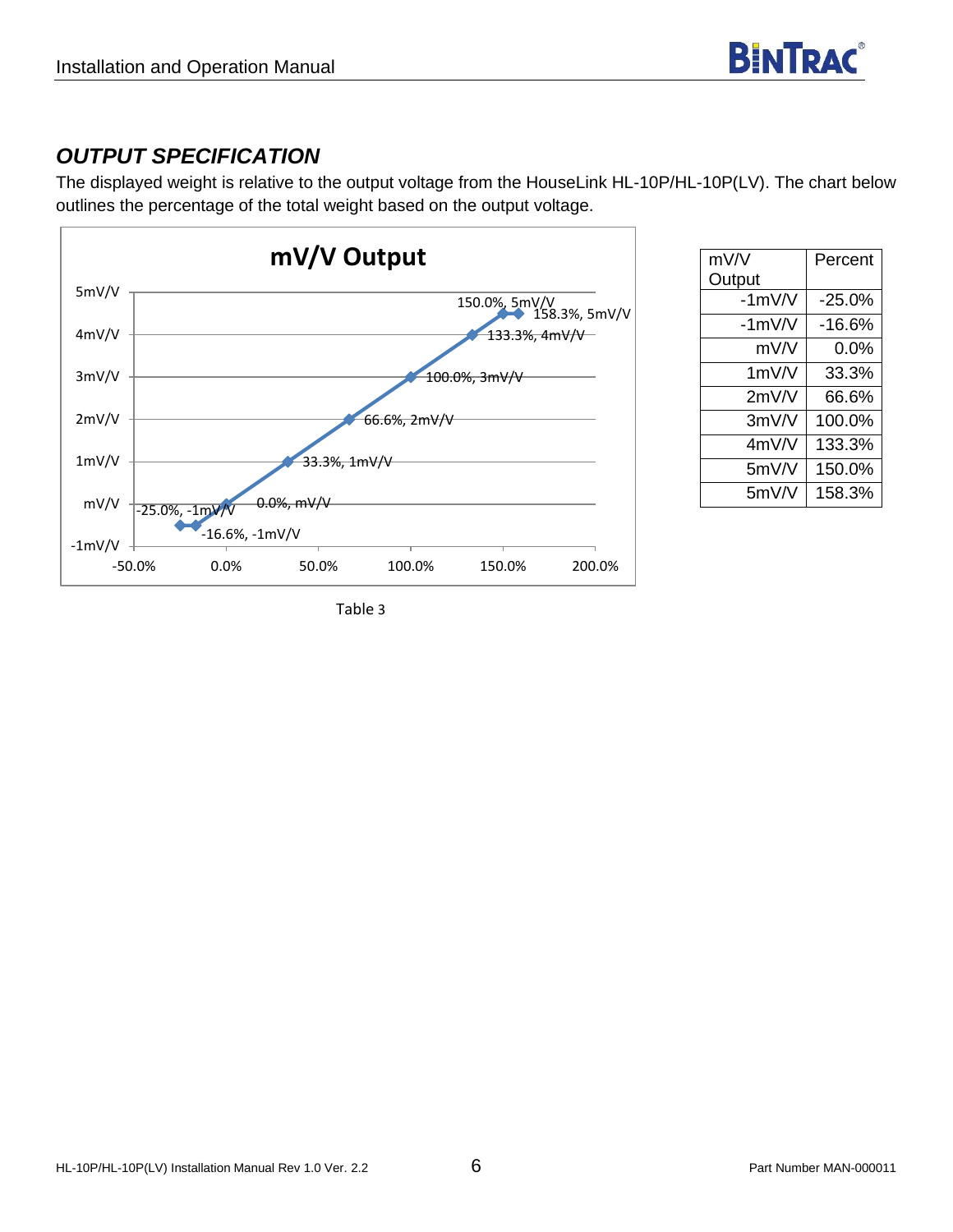## **OPERATIONAL SPECIFICATIONS**

<span id="page-6-0"></span>

| <b>Operating Temperature Range:</b>         | -40°C to +60°C (-40°F to +140°F)          |
|---------------------------------------------|-------------------------------------------|
| <b>Humidity:</b>                            | 5% to 95% (non-condensing)                |
| <b>Environmental Air:</b>                   | No corrosive gasses permitted             |
| <b>Shock and Vibration:</b>                 | N/A                                       |
| <b>Enclosure Type:</b>                      | Unsealed                                  |
| <b>Agency Approvals:</b>                    | N/A                                       |
| <b>Wiring Type:</b>                         | Screw terminal block                      |
| <b>Power Requirements:</b>                  | 5.0 VDC - 12.0 VDC, 70 mA (max)           |
| <b>Output Signal Type:</b>                  | Simulates 3mV/V 360 ohm load cell.        |
| <b>Maximum Output Signal Range:</b>         | $-1.0$ mV/V to $+4.5$ mV/V                |
| <b>Default Output Value:</b>                | $-1.0$ mV/V                               |
| <b>Maximum Load Capacitance:</b>            | No limit                                  |
| Zero Accuracy:                              | $+/- 35$ mV/V                             |
| <b>Span Accuracy:</b>                       | $+/- 0.2\%$ of reading                    |
| <b>Linearity Error:</b>                     | $+/-$ 0.02% of full-scale                 |
| <b>Span Temperature Stability:</b>          | $+/-$ 35 ppm/ $\degree$ C                 |
| <b>Output Signal Resolution:</b>            | $.092$ mV/V                               |
| <b>Output Signal Ripple:</b>                | $.046$ mV/V                               |
| <b>Serial Communication Interface Type:</b> | HerdStar optically isolated (proprietary) |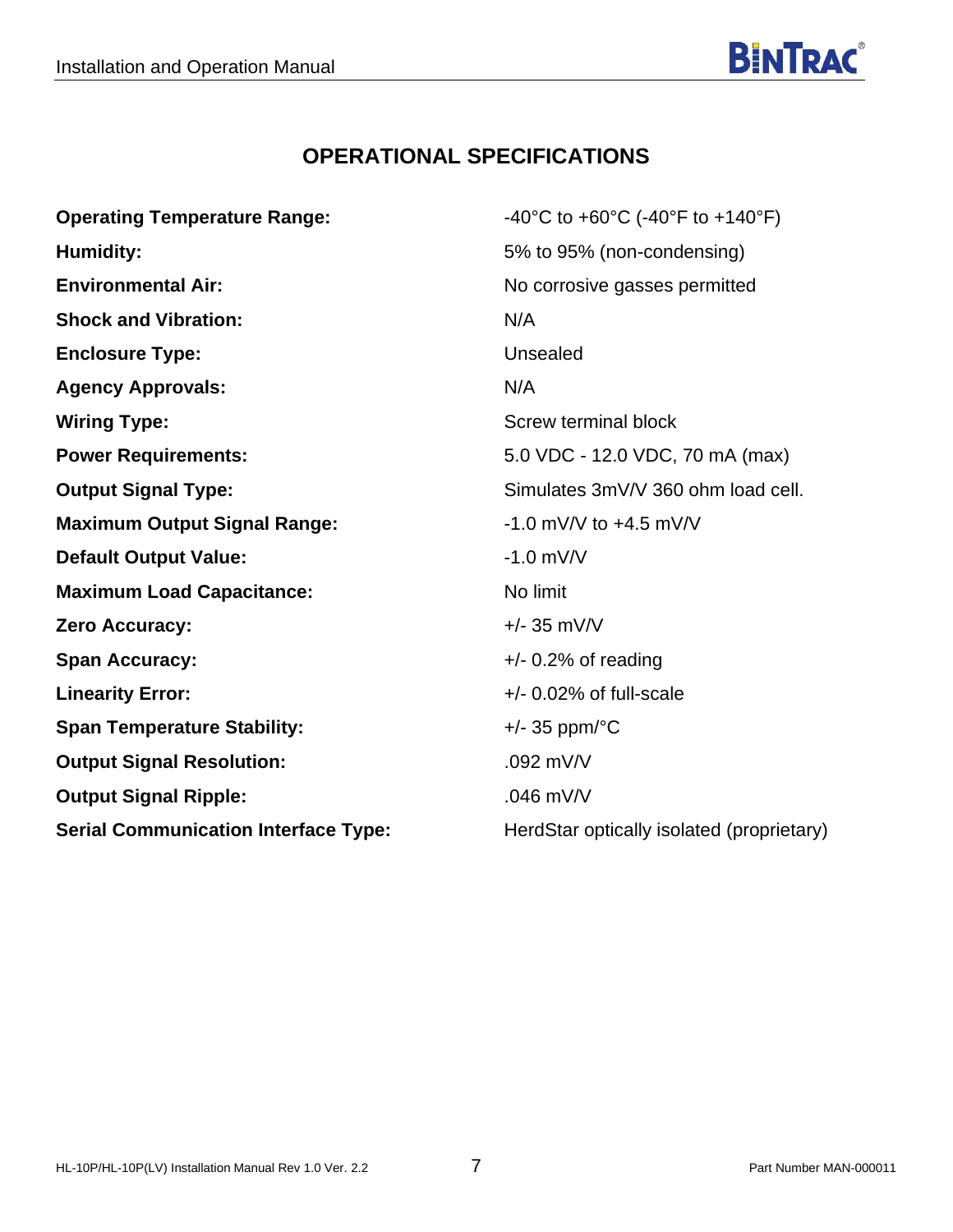## **ADDENDUM A**

#### <span id="page-7-0"></span>**Initial Setup of the Rotem Control using the HouseLink Proportional Interface HL-10P**

**10P**

The HouseLink Proportional Interface HL-10P emulates a Rotem bin scale allowing the user to connect a BinTrac bin scale system to a Rotem control. An individual HouseLink HL-10P control is required for each bin that is being connected to the Rotem. The HouseLink HL-10P is a highly accurate unit that simplifies the calibration with the Rotem without the need of filling the bin with known weight amount or the bin being empty.

- 1. Locate the HouseLink HL-10P in a dry location near the Rotem control.
- 2. The Rotem control needs to have a scale card, a silo plug, and a scale card power supply installed.
- 3. Wire the BinTrac indicator, Smart Summing Box, HouseLink HL-10P, and Rotem Scale card per the wiring diagram.
- 4. Calibrate the Bintrac Indicator so it is accurately weighing the bin. See BinTrac manuals.
- 5. Set HouseLink HL-10P dipswitch S1 & S2 for the desired bin that it will emulate to the Rotem.
- 6. Set HouseLink HL-10P dipswitch S3 to OFF for weight readings on the Rotem to match the BinTrac.
- 7. Platinum Scale card is made to work with 2mv/v. Set the S4 dip switch in the HouseLink HL-10P to the "UP/ON" position. This sets the output at 2mV/V which matches the Rotem scale card.
- 8. The BinTrac indicator needs to be set up for peripheral devices. Follow the procedure shown in the HouseLink HL-10P "Installation and User Guide".
- 9. Calibrate the Rotem control using the silo calibration method for empty and full weight and using the HouseLink HL-10P test mode. (The scale factor cannot be keyed in as each individual Rotem scale card has a different scale factor).
	- a. Enter the silo calibration mode on the Rotem control.
	- b. Press the TEST button on the HouseLink HL-10P two times for the 0mV/V output setting which represents an empty bin weight reading.
	- c. Calibrate Rotem to the empty bin weight reading and advance to known weight reading.
	- d. Press the HouseLink HL-10P TEST button 1 more time for the 2mV/V output setting which represents a full capacity bin weight reading.
	- e. Enter the BinTrac Capacity setting as the known weight value in the Rotem control. Ex: For a BinTrac scale system with six 10k loadcells this would be 60,000lbs capacity.
	- f. After a successful known weight value has been calibrated. Set the current weight the same way as step "e" again for final calibration.
	- g. Calibration of Rotem control to the BinTrac should be completed.
	- h. Press HouseLink HL-10P TEST button three more times to exit test mode. HouseLink HL-10P will now output the correct mV/V to the Rotem that will match the BinTrac displayed weight.
- 10. Verify the displayed weight of the BinTrac Indicator closely matches the displayed weight on the Rotem control. Note: It may take a minute or more for the Rotem control to begin displaying the correct amount due to the excessive filtering in the Rotem. If weight values are not within 50lbs, repeat step 9.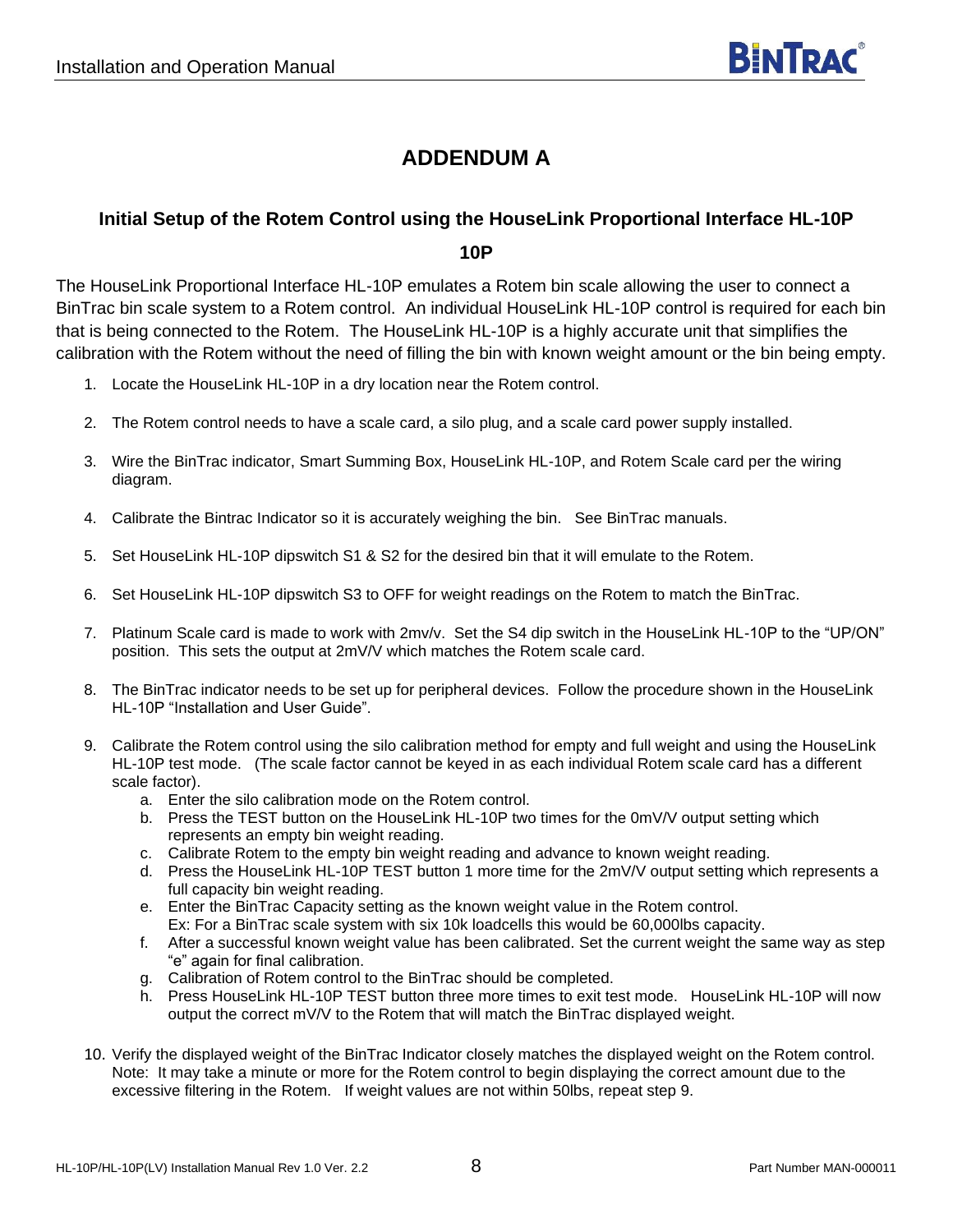

### **ADDENDUM A - WIRING DIAGRAM**

<span id="page-8-0"></span>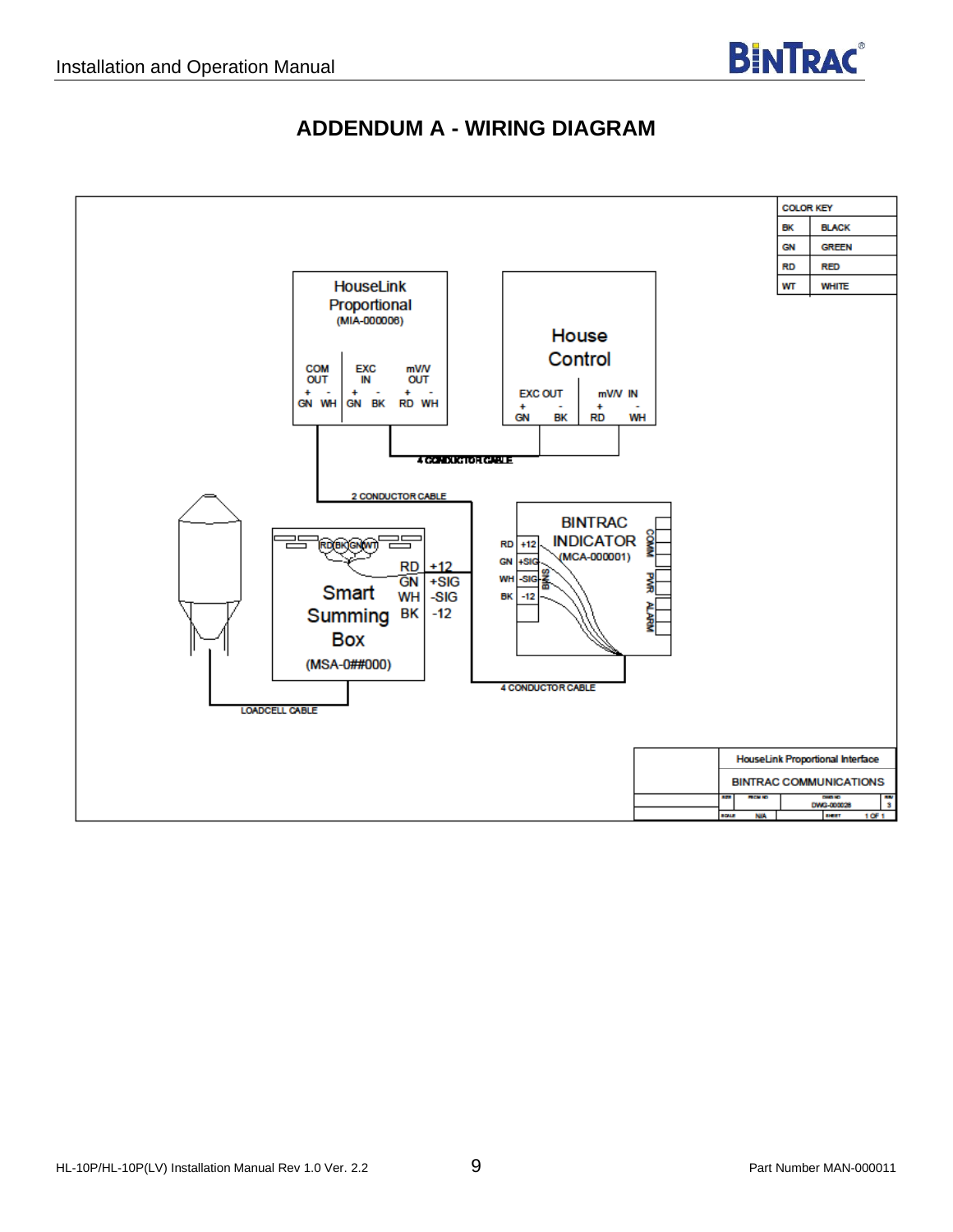## **ADDENDUM B**

#### <span id="page-9-0"></span>**Initial Setup of the Maximus Control using the HouseLink Proportional Interface HL-10P (LV)**

The HouseLink Proportional Interface HL-10P(LV) emulates a bin scale allowing the user to connect a BinTrac bin scale system to a Maximus control. An individual HouseLink HL-10P(LV) control is required for each bin that is being connected to the Maximus. The HouseLink HL-10P(LV) is a highly accurate unit that simplifies the calibration with the Maximus without the need of filling the bin with known weight amount or the bin being empty. Setup can be completed with material in the bin.

- 1. Locate the HouseLink HL-10P(LV) in a dry location near the Maximus control.
- 2. The Maximus Bin brains unit is required for interfacing bin weights to the Maximus.
- 3. Wire the BinTrac indicator, Smart Summing Box, HouseLink HL-10P(LV), and the Maximus per the wiring diagram.
- 4. Calibrate the Bintrac Indicator so it is accurately weighing the bin. See BinTrac manuals.
- 5. Set HouseLink HL-10P(LV) dipswitches S1 & S2 for the desired bin that it will emulate to the Maximus.
- 6. Set HouseLink HL-10P(LV) dipswitch S3 to OFF for weight readings on the Maximus to match the BinTrac following zeroing.
- 7. The Maximus Brain is made to work with 2mv/v. Set the S4 dip switch in the HouseLink HL-10P(LV) to the "UP/ON" position. This sets the output at 2mV/V which matches the Maximus brain.
- 8. The BinTrac indicator needs to be set up for peripheral devices. Follow the procedure shown in the HouseLink HL-10P(LV) "Installation and User Guide".
- 9. Calibrate the Maximus control using the calibration method for empty and full weight and using the HouseLink HL-10P(LV) test mode to output an empty and full weight simulated weight reading.
	- a. Enter the calibration mode on the Maximus control.
	- b. Press the TEST button on the HouseLink HL-10P(LV) two times for the 0mV/V output setting which represents an empty bin weight reading.
	- c. Calibrate Maximus to the empty bin weight reading and advance to known weight reading.
	- d. Press the HouseLink HL-10P(LV) TEST button 1 more time for the 2mV/V output setting which represents a full capacity bin weight reading.
	- e. Enter the BinTrac Loadcell Capacity setting as the known weight value in the Maximus control. Ex: For a BinTrac scale system with six 10k loadcells this would be 60,000lbs loadcell capacity.
	- f. Calibration of Maximus control to the BinTrac should be completed.
	- g. Press HouseLink HL-10P(LV) TEST button three more times to exit test mode. HouseLink HL-10P(LV) will now output the correct mV/V to the Maximus that will match the BinTrac displayed weight.
- 10. Verify the displayed weight of the BinTrac Indicator closely matches the displayed weight on the Maximus control. Note: It may take a minute or more for the Maximus control to begin displaying the correct amount. If weight values are not within 50lbs, repeat step 9.